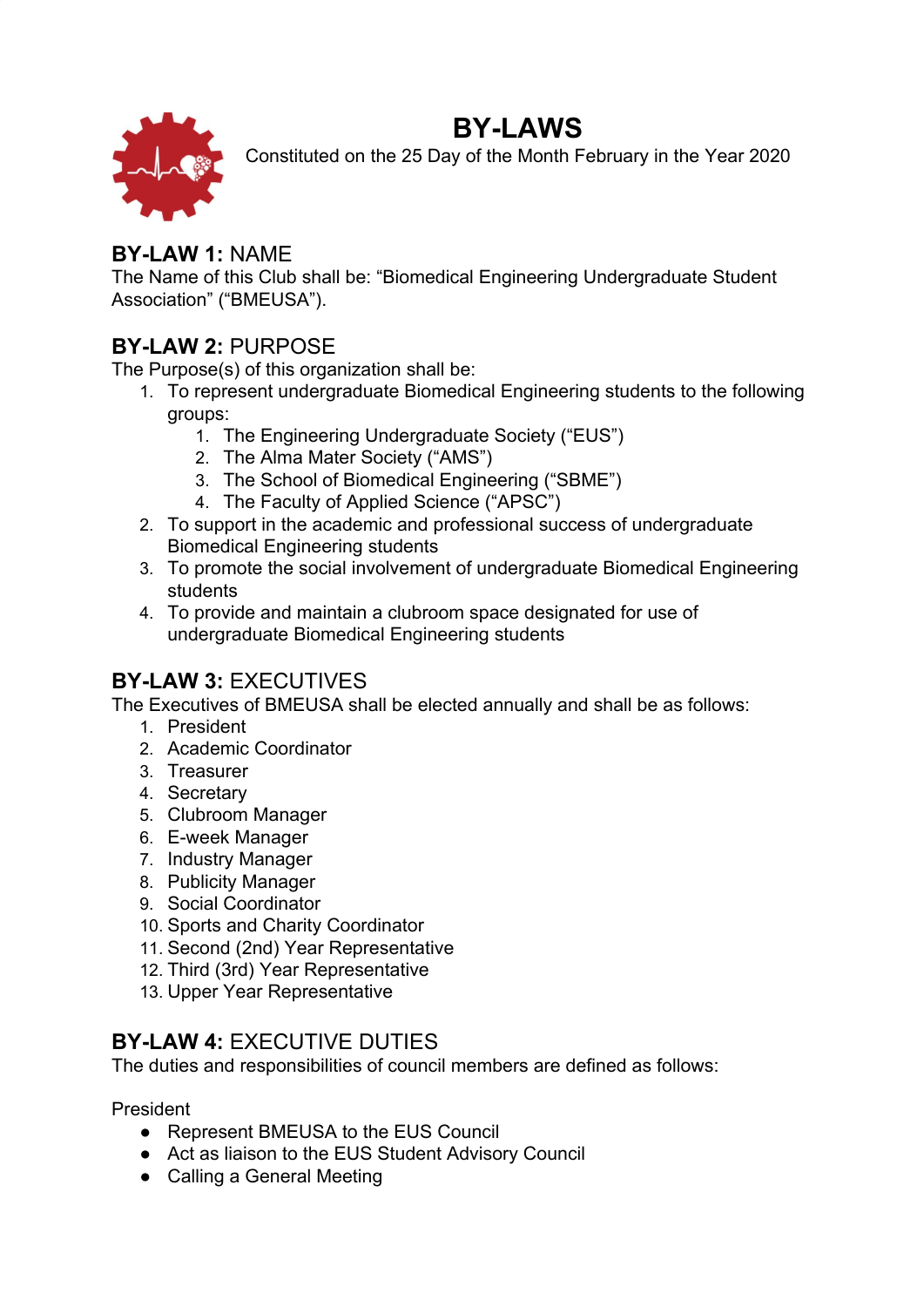- Act as one of two Booking Representatives
- Preside over all Executive and General Meetings.
- Act as the coordinator of all Executive positions.
- Responsible for ensuring BMEUSA meets EUS Club EUS Meeting Attendance standards as outlined in The EUS Policy Manual section 10.2.1.3.8.3

Academic Coordinator

- Assist the President in all his/her duties
- Act as BMEUSA Vice President and have the authority of President in the absence of the President
- Represent the academic interest of the students to SBME
- Act as a liaison for BMEUSA to the EUS in regards to the academic interests
- Represent BMEUSA to the EUS Academic Council

**Treasurer** 

- Act as liaison to AMS Finance Commission
- Act as one of two Booking Representatives
- Act as the sole signing officer
- Assist in financial planning for events
- Create and track yearly budgets
- Hold responsibility for all BMEUSA financial matters
- Submit an annual budget for review at each EUS performance funding meeting

#### **Secretary**

- Creation and upkeep of Executive and General Meeting minutes
- Ensure minutes are accessible and available upon request
- Booking and scheduling non-events such as meetings
- Manage voting on motions in meetings
- Maintain the BMEUSA calendar
- Maintain the BMEUSA website <https://www.ubcbiomed.com/>
- Submit a copy of BMEUSA By-Laws and governing documents to the EUS VP Administration, once per year, for archiving.
- Submit a club executive contact list to the EUS VP Administration by the beginning of term one. Submit updated contact lists, if necessary, within a week of new executive appointments.
- Responsible for ensuring BMEUSA meets EUS Club Meetings standards as outlined in The EUS Policy Manual section 10.2.1.3.8.2

Clubroom Manager

- Upkeep and maintenance of the clubroom
- Scheduling of the clubroom
- Advocates for the clubroom needs of the members of BMEUSA

E-Week Manager

- Acts as a liaison to the EUS in regards to EUS E-Week activities
- Organize and managing E-Week teams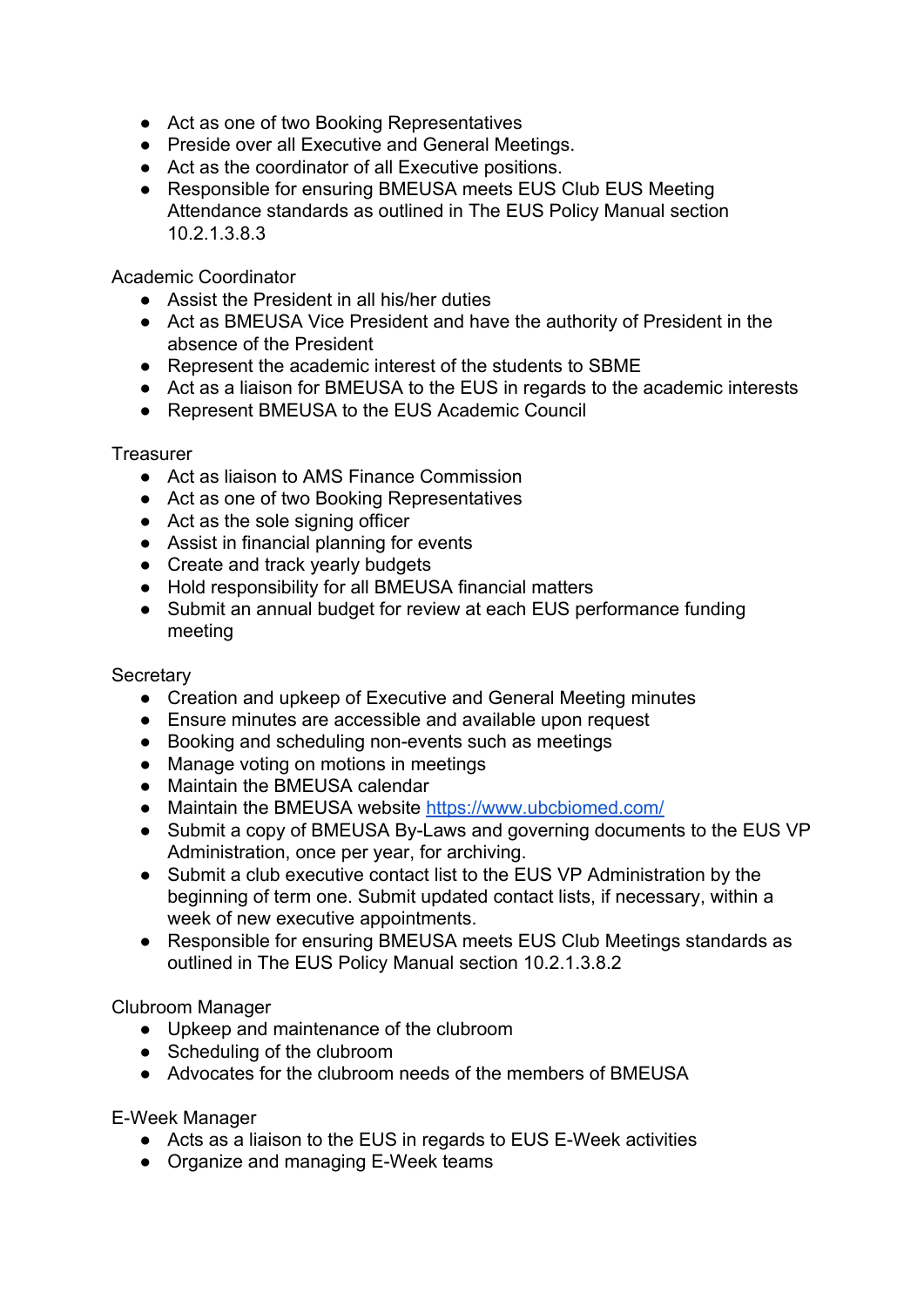● Assists in generating interest and promoting in the EUS E-Week Activities to BMEUSA members

Industry Manager

- Acts as liaison to the biomedical and biotechnology industry
- Act as liaison to Biomedical Engineering Graduate Student Association
- Advocate for sponsorship of BMEUSA

Publicity Manager

- Manage BMEUSA publicity external to BMEUSA members
- Manage event photography
- Organize the purchase and distribution of BMEUSA merchandise
- Assists in creation of multimedia for promotional purposes
- Manage BMEUSA social media presence including Facebook and Instagram
- Responsible for ensuring BMEUSA meets EUS Club Communications standards as outlined in The EUS Policy Manual section 10.2.1.3.8.1 and 10.2.1.3.9.4

Social Coordinator

- Organize social events for BMEUSA members
- Assists in creation of multimedia for promotional purposes

Sports, Charity, and Sustainability Coordinator

- Act as a liaison to the EUS in regards to sports and charity opportunities or events
- Represent BMEUSA at EUS Sports Council
- Coordinate sports and charity activities and events of BMEUSA
- Ensure the sustainability of all BMEUSA events

Second (2nd) Year Representative

• Support BMEUSA council while advocating and liaising for BMEUSA members with second year APSC standing

Third (3rd) Year Representative

- Support BMEUSA council while advocating and liaising for BMEUSA members with third year APSC standing
- Organize the BMEUSA Mentorship Program

Upper Year Representative

- Support BMEUSA council while advocating and liaising for BMEUSA members with fourth year APSC standing or greater
- Responsible for ensuring BMEUSA meets EUS Club Graduation standards as outlined in The EUS Policy Manual section 10.2.1.3.9.1-3 and 10.2.1.3.9.5

## **BY-LAW 5:** MEMBERSHIP FEES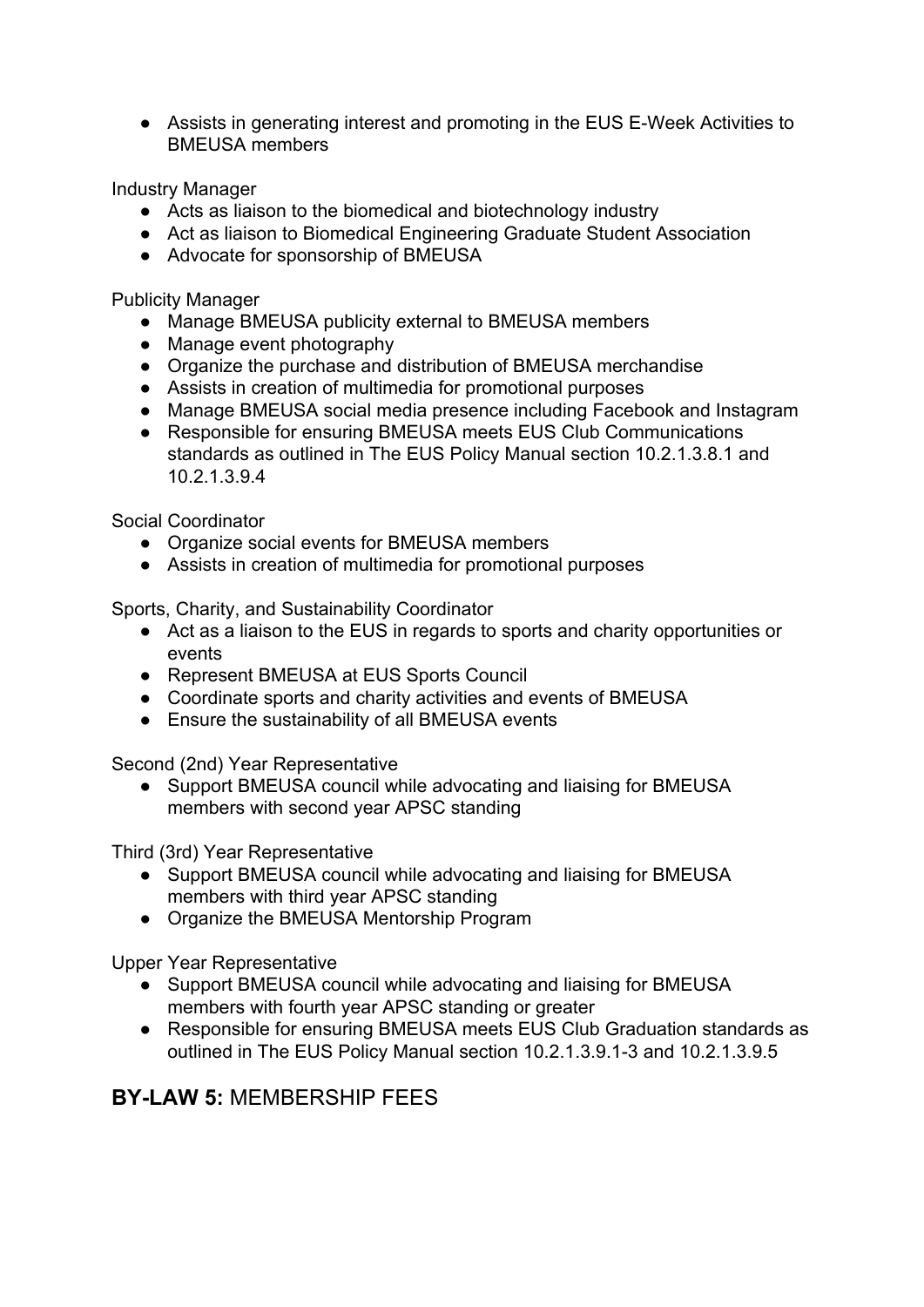If BMEUSA is classified as a Tier 2 club under The EUS Policy Manual section 10.2.2, active membership fees shall be \$2.50. If BMEUSA is classified as a Tier 1 club under The EUS Policy Manual section 10.2.1, active membership fees shall be \$5.00.

#### **BY-LAW 6:** MEMBERSHIP PRIVILEGES

Only active AMS members shall be eligible to vote, sign petitions, or be elected.

### **BY-LAW 7:** ELECTIONS

#### **7.1** Nominations

A call for nominations will be made prior to the election as per the EUS Elections timeline. Nominees will submit a form indicating the position and the support of at least ten (10) BMEUSA members.

#### **7.2** Nomination Classes

Each class of Executives is defined as follows:

Class A positions allow either individual candidates or candidate-pairs to run during elections. These positions will be elected in March in conjunction with the EUS Elections timeline, and will be elected via a First Past the Post model. If the position is vacant at any point after the March election, a by-election will be held.

Class B positions only allow an individual candidate to run during elections. These positions will be elected in March in conjunction with the EUS Elections timeline, and will be elected via a First Past the Post model. If the position is vacant at any point after the March election, a by-election will be held.

Class C positions only allow individual runs during elections. These positions will be elected in September, and will be elected via a First Past the Post model. The top two candidates from the election will share a single Executive vote. If only one individual runs, that individual will hold the position. If the position is vacant at any point after the September election, a by-election will be held.

Class D positions only allow individual runs during elections. These positions will be elected in March in conjunction with the EUS Elections timeline, and will be elected via a First Past the Post model. If the position is vacant at any point after the March election, the Executive Council will appoint a BMEUSA member to the position as they see fit.

The Executive positions fall into the above mentioned classes as follows:

| Class A | President          |
|---------|--------------------|
|         | E-Week Manager     |
|         | Social Coordinator |